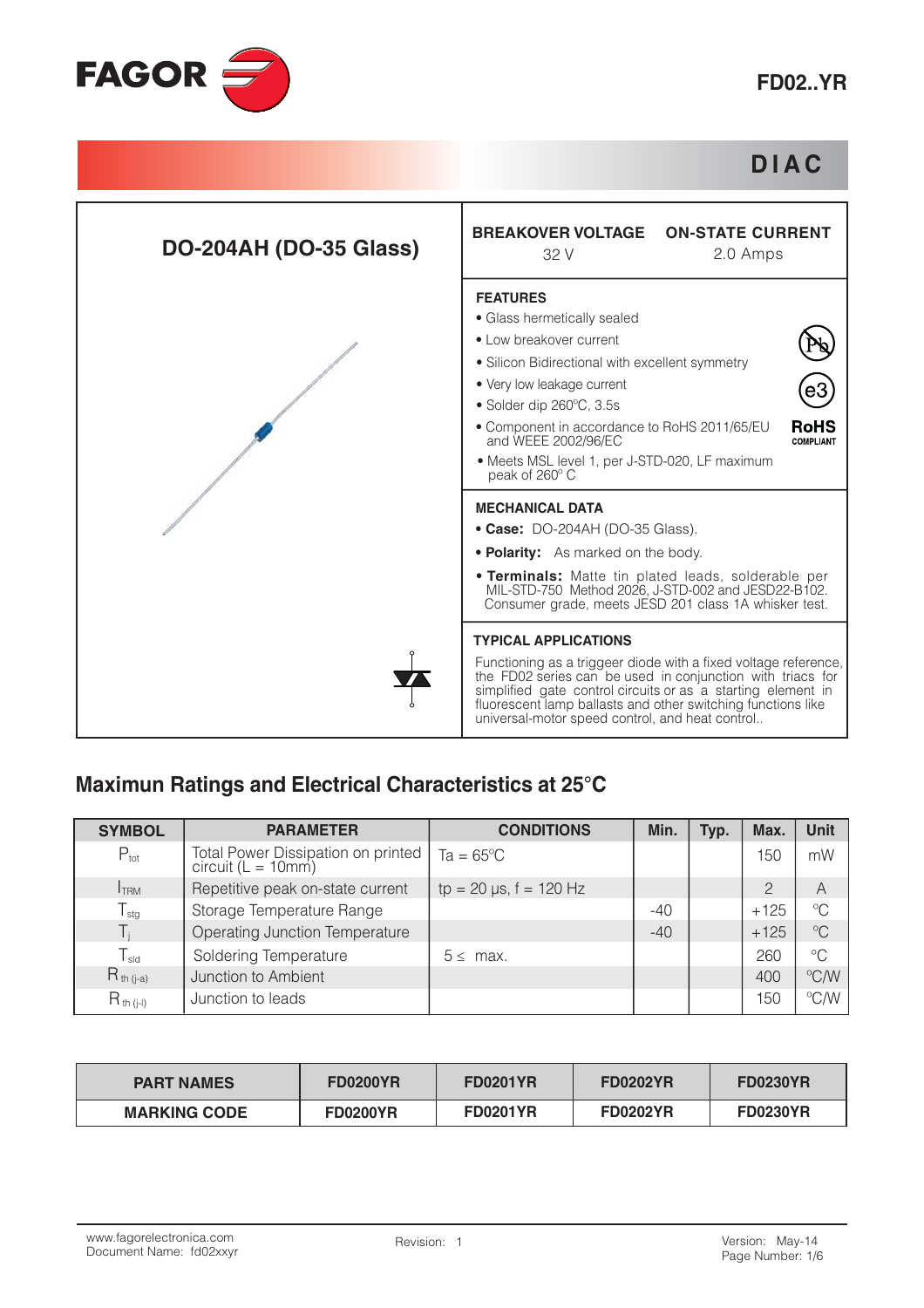

## **DIAC**

## Electrical Characteristics at Tamb = 25 °C

|                                     |                             |                                                                         |            | <b>VALUE</b> |     |    |    |             |  |
|-------------------------------------|-----------------------------|-------------------------------------------------------------------------|------------|--------------|-----|----|----|-------------|--|
| <b>SYMBOL</b>                       | <b>PARAMETER</b>            | <b>CONDITIONS</b>                                                       |            | 00           | 01  | 02 | 30 | <b>Unit</b> |  |
| $V_{BO}$                            | Breakover Voltage *         | $I_{BO}$ , C = 22nF ** (see Figure 1)                                   | <b>MIN</b> | 28           | 30  | 30 | 28 | $\vee$      |  |
|                                     |                             |                                                                         | <b>TYP</b> | 32           | 32  | 32 | 32 |             |  |
|                                     |                             |                                                                         | <b>MAX</b> | 36           | 35  | 34 | 36 |             |  |
| $ V_{BO+} $ - $ $ -V <sub>bo-</sub> | Breakover Voltage Symmetry  | $I_{BO}$ , C = 22nF ** (see Figure 1)                                   | <b>MAX</b> |              |     | ±3 |    |             |  |
| $ \Delta V_{\pm} $                  | Dynamic breakover voltage * | $\Delta I = [I_{BO} \text{ to } I_F = 10 \text{ mA}]$<br>(see Figure 2) | <b>MIN</b> | 5            | 9   | 9  | 5  |             |  |
| $V_{\Omega}$                        | Output Voltage *            | (see Figure 3)                                                          | <b>MIN</b> |              |     | 5  |    | $\vee$      |  |
| $I_{BO}$                            | Breakover Current *         | $C = 22 nF$ **                                                          | MAX        | 50           | 15  | 15 | 50 | μA          |  |
| tr                                  | Rise Time *                 | (see Figure 4)                                                          | <b>TYP</b> |              | 1.5 |    |    | $\mu s$     |  |
| $\vert_{\mathsf{B}}$                | Leakage Current *           | $V_B = 0.5 V_{BO}$ max<br>(see Figure 1)                                | <b>MAX</b> |              | 10  |    |    | μA          |  |
| $\vert_{\mathsf{P}}$                | Peak Current *              | see Figure 3 (Gate)                                                     | <b>MIN</b> |              | 0.3 |    |    | A           |  |

\* Applicable to both forward and reverse directions.

\*\* Connected in parallel with the devices.

#### **Part Number Information**

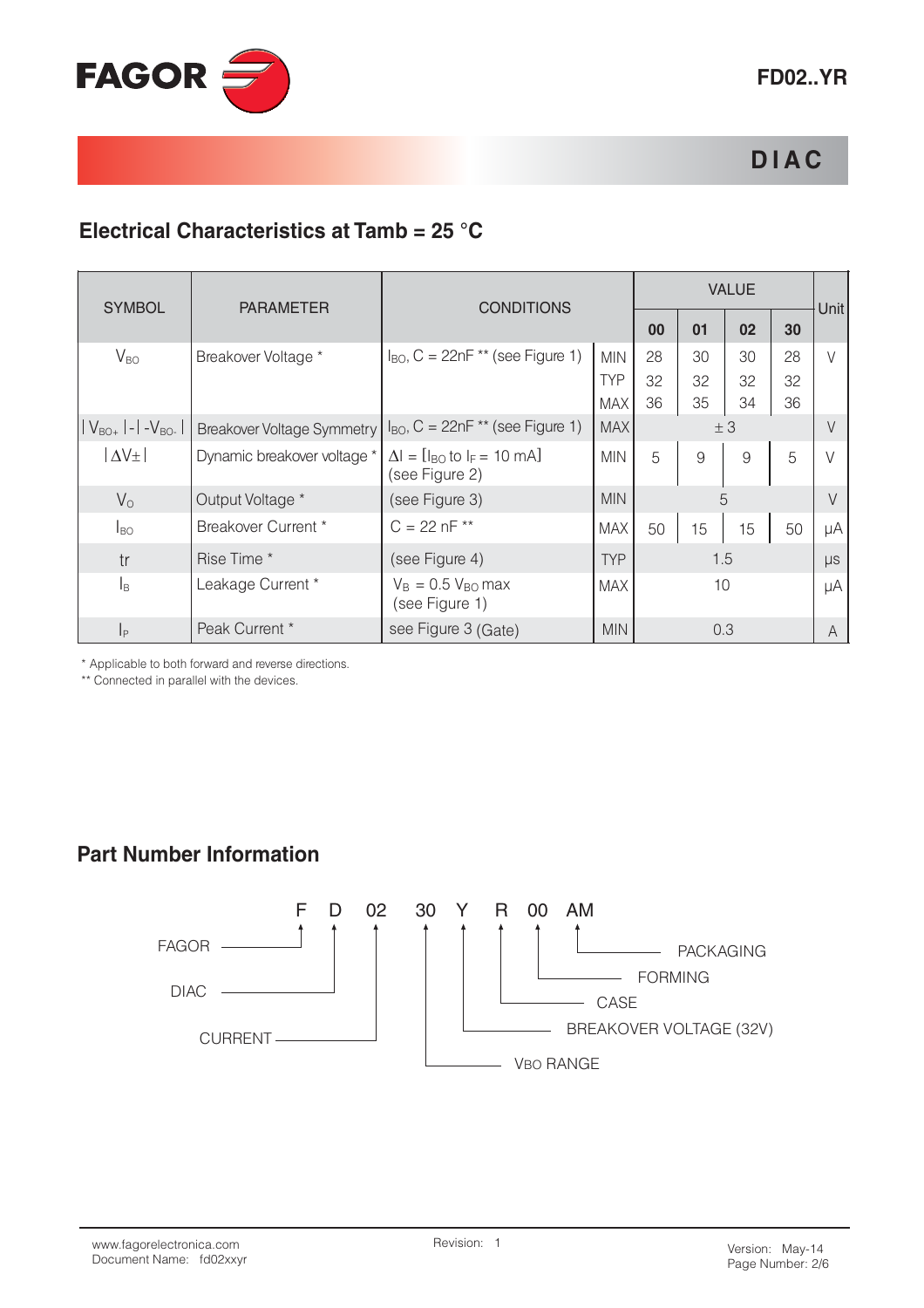

# **DIAC**

## **Ordering information**

| <b>PREFERRED P/N</b> | <b>PACKAGE CODE</b> | <b>DELIVERY MODE</b>       | <b>BASE QUANTITY</b> | UNIT WEIGHT (g) |
|----------------------|---------------------|----------------------------|----------------------|-----------------|
| FD0200YR 00AM        | AM                  | AMMO BOX                   | 5.000                | 0.219           |
| FD0200YR 00TR        | ΤR                  | 14" diameter tape and reel | 10.000               | 0.219           |

## Package Outline Dimensions: (mm) DO-204AH (DO-35 Glass)

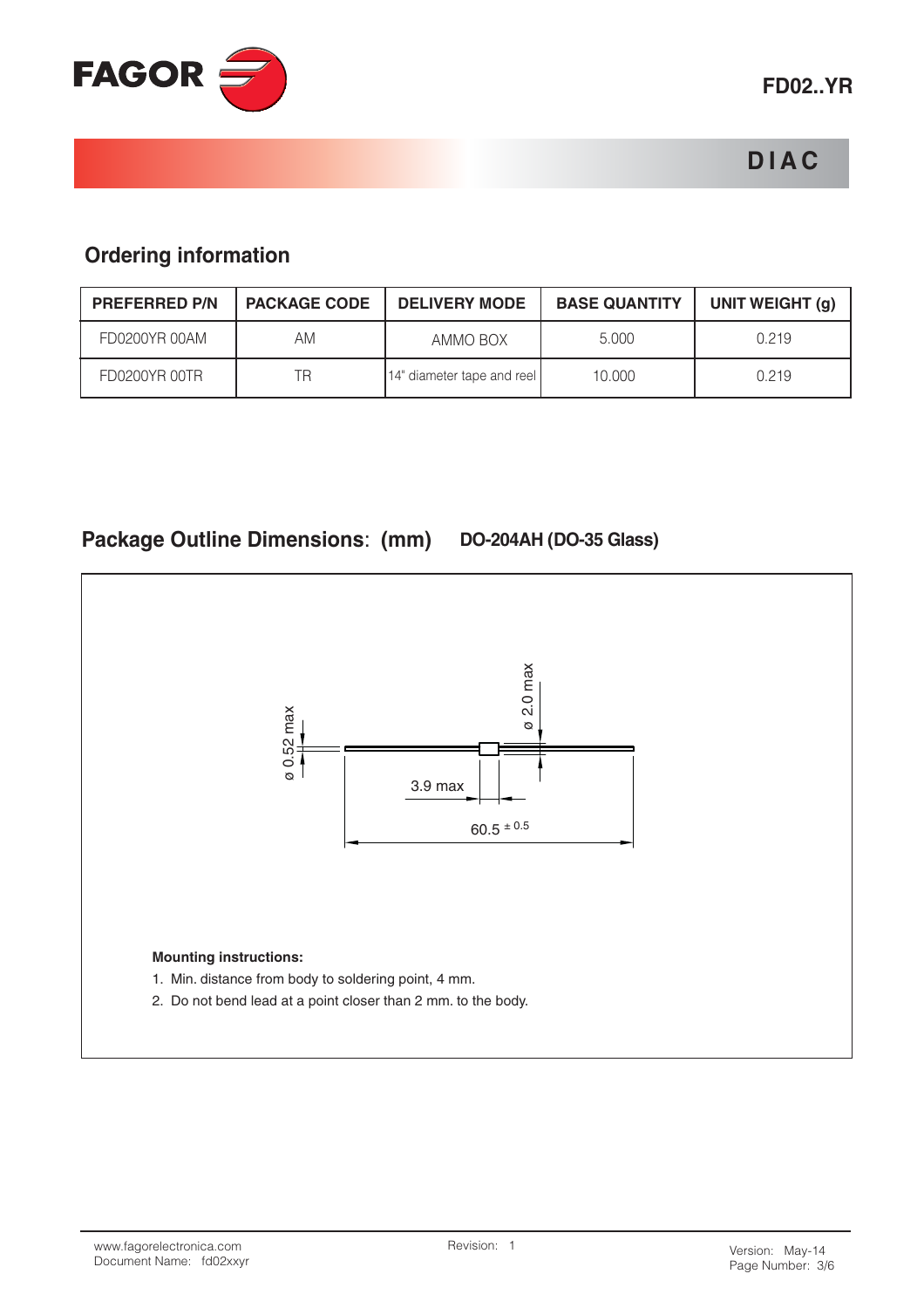







FIGURE 1: Voltage - current characteristic curve.



FIGURE 3: Test Circuit for Output Voltage.





FIGURE 4: Rise time measurement.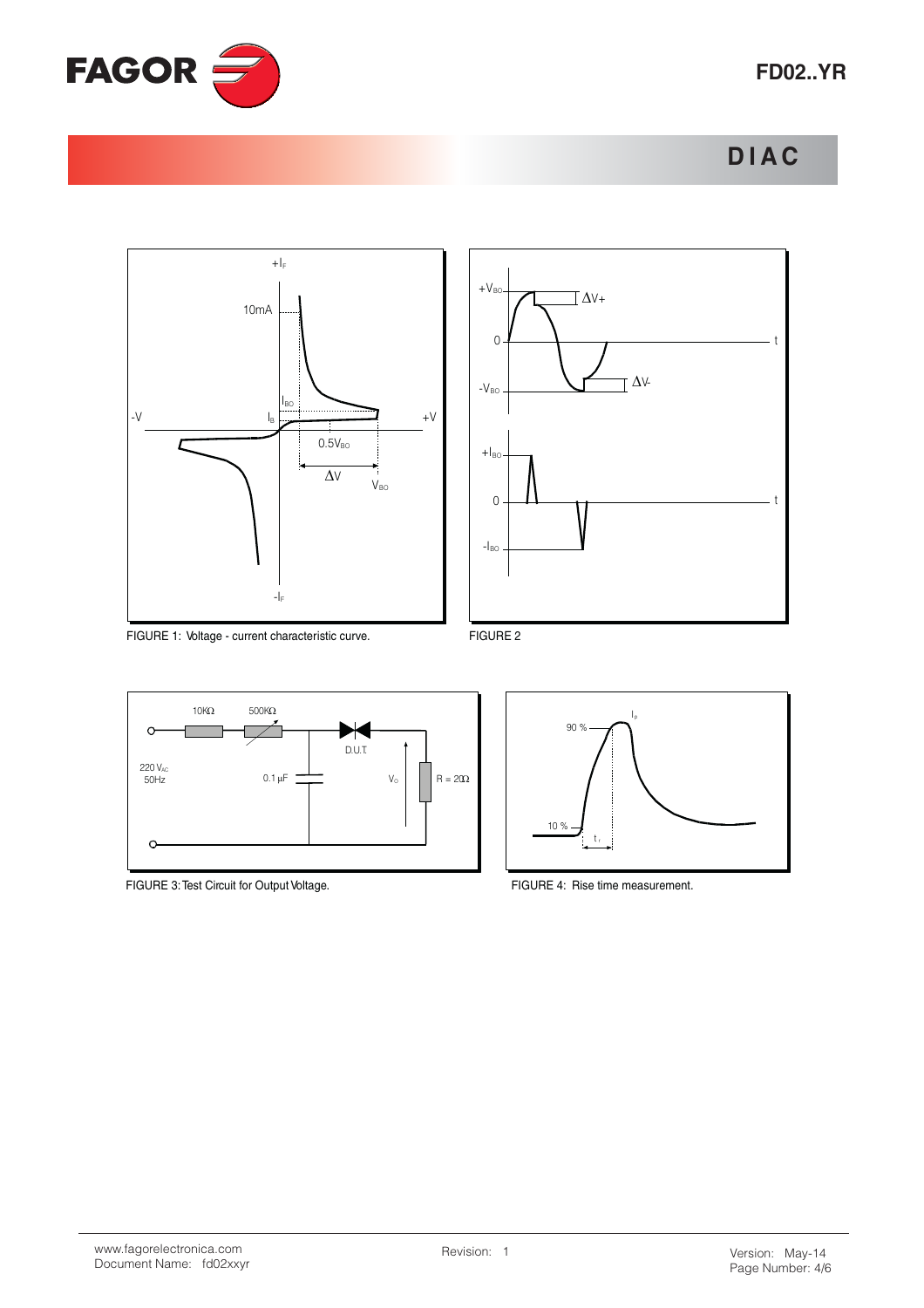

## **DIAC**

#### Ratings and Characteristics (Ta 25 °C unless otherwise noted)

Fig. 1: Relative variation of VBO versus junction temperature (typical values)



Fig. 3: Time duration while current pulse is higher 50mA versus C and Rs (typical values).



Fig. 2: Repetitive peak pulse current versus pulse duration (maximum values).



Fig.4: Power dissipation versus ambient temperature (maximum values)